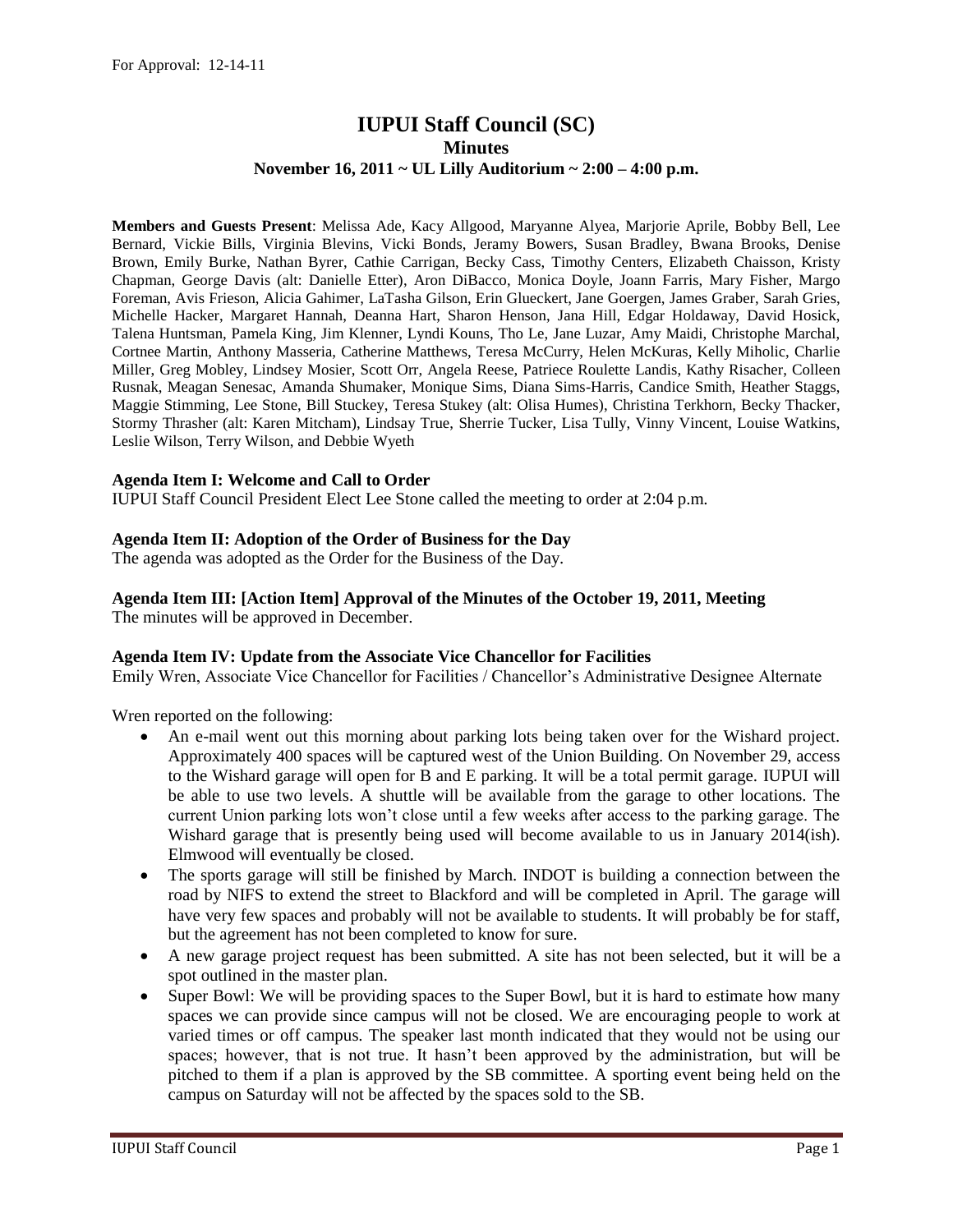- The center section of Ball Gardens closer to the Union Building is being designed and work is to be completed by spring. There is an endowment to take care of the garden in the future.
- Science/ET lab building is expected to be completed in January 2014. Bidding will go out soon. It will be located across the street from Herron on the grassy area where we have been parking cars in the fall semester.
- Michigan Street construction should be finished in spring 2012 including the landscaping.
- The Cultural Trail will be finished in the spring. It will be usable, but landscaping won't be done until spring. There are items located within the space to keep people from parking on it or driving in the wrong area.
- Herron will be building an addition to the building. A date was not given for the project.
- Indiana Avenue is being upgraded through a project called 16 Tech. Trees and art will be along the Avenue. Construction will stop a few days before Christmas and begin again in February. A bridge is being proposed for the area along Fall Creek, but that has not been approved at this time. The campus would like to master plan Indiana Avenue to create a parking area and to enhance lots already there.
- We are looking at Lockefield to see if we can improve the shuttle route. It is a complex problem in trying to keep the commitment of ten minute pickups.
- We are talking with the Office of Sustainability to find a low emission rideshare vehicle that could be checked out by schools/departments.

# **Agenda Item V: Report from Human Resources Administration and Report on Nursing Mothers' Rooms**

Maggie Stimming, IUPUI Work/Life Balance

Stimming reported on the following:

- Open enrollment ends Friday. The Tobacco Free Affidavit is in the same area.
- The Staff Fulbright Awards: There will be a workshop on this award on December 2. The scholarships can be short-term by going to another country to learn or to bring someone from another country here to speak on something.
- Nursing Mothers' Rooms: Flyers were distributed. Please help get the word out about the locations available around campus. If someone needs to use one of the rooms, they will need to fill out a user agreement form which gives them access to a key or the key code. Visitors are able to use the rooms as well if we know well enough in advance. A workshop on breastfeeding will be on December 7, and is mentioned in the flyer. We need more nursing rooms. If your building would like to host a room, contact your building coordinator and let them know of a room available. The space does not have to be large, but it must have heating/cooling, electricity, and a chair. It cannot be near a toilet or other areas where germs are prevalent. Then let Stimming know about the space and she will look at the room to make sure it meets all regulations. She then goes to Surplus to find items that can be used to make the room comfortable and supply all items needed. If you are have items personally that could be used in the room, let her know and she will stockpile them for a room that needs the item. You are responsible for locking the room. Cold storage is needed, but not a requirement. Refrigeration is not necessary to be provided. Senesac said the Campus Center would like to have a nursing room. They have identified a space and will be contacting Stimming when it is approved for use.

# **Agenda Item VI: Report from the First Vice President**

Amanda Shumaker

Shumaker reported on the following: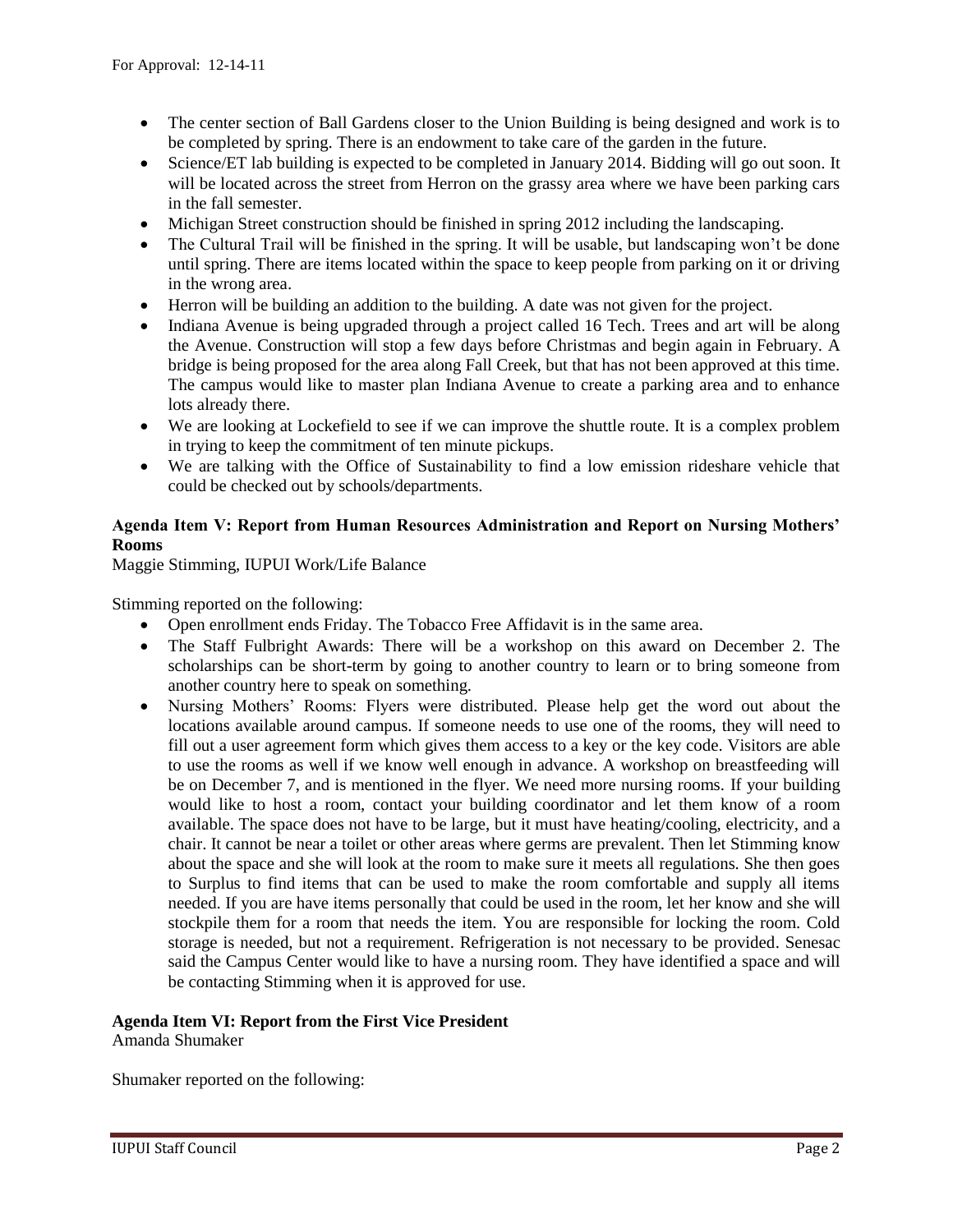- Comments are still coming in regarding the health care issue. You can submit comments to the Staff Council website under Contact Us.
- Question: Will there be more official minutes from the meeting with VP Theobald? Response was no. There is the audio available and is more official than written minutes.

# **Agenda Item VII: Standing and Ad Hoc Committee Reports**

- Bylaws: Shumaker read the report from Patti Holt: The Bylaws Committee continues to work on the re-wording and revisions to Article III, Section D, 2, Election Results, which involves the process to be used when a tie occurs during an election. Additionally, we are also beginning the revisions to Article VI, Meetings, Section A, Regularly Scheduled Meetings, as we have been encouraged to revise this article so that Staff Council will meet year-round. We hope to have these revisions available for the full Staff Council's review at the December meeting.
- Communications: No report.
- Diversity: No report.
- Faculty Relations: The committee met a few weeks ago. The committee is trying to force the discussion of the health care increase through the committee so they can work with the Faculty Council on it. They are working on a manual for the committee and a document on how we expect to be treated as staff members. They are working on a survey to be sent to faculty and staff about the relationship between the two about relationships and ways to improve it. The minutes will be posted to the Oncourse site.
- Fine Arts and Crafts Fair: McCurry reported the event was good and the committee will have a meeting next week to wrap up the budget. More will be reported at the next meeting.
- Membership: Gahimer reported the council office is getting many resignations from members who are not able to participate due to work related problems.
- Rewards and Recognition: No report.
- Special Events: Chapman said the blood drive was successful. She spoke about a care package drive for our troops to send after our December meeting. A list was provided of things that will be accepted. The packages will be put together at the meeting as a project for all of us. The meeting will include a reception prepared by the Executive Committee and the Special Events Committee. Members were encouraged to ask their constituents to know about the project and contribute if they wish. Donations for postage to send the packages are welcome. They are also working with other groups to piggyback off of shipments they are sending. The committee is also beginning to plan the retreat to be held tentatively on July 20.
- Staff Affairs: No report.

#### **Agenda Item VIII: Call for Additional Reports from Standing or University Committees**

- Campus Center Advisory Committee: Bell reported the theatre is supposed to open in February. The floors around the ballrooms are ready for resurfacing.
- Sustainability Committee has not met this year.
- Task Force on Health and Wellness: Reese said the committee is trying to get a health and wellness center with the students. They have had a speaker on the importance of a facility and how far we are behind in helping our students with rec sports. It was found we are woefully behind in having facilities and equipment compared to our peers. NIFS is too expensive for students as it is \$200 per semester with a \$75 initiation fee. Chancellor Bantz is on board with the need for a center and has approved a feasibility study. The center would be a comprehensive place for health and wellness as well with CAPS and the wellness facility that is currently in the Campus Center wanting to relocate there. In January, the Task Force will promote a petition that has been created by UITS. [www.petitions.iupui.edu\healthandwellness](http://www.petitions.iupui.edu/healthandwellness) is the location for the petition. Students can sign the petition. Only 350 signatures are on it right now and 5,000 are desired by April. They will open the petition to faculty and staff as well soon. A question was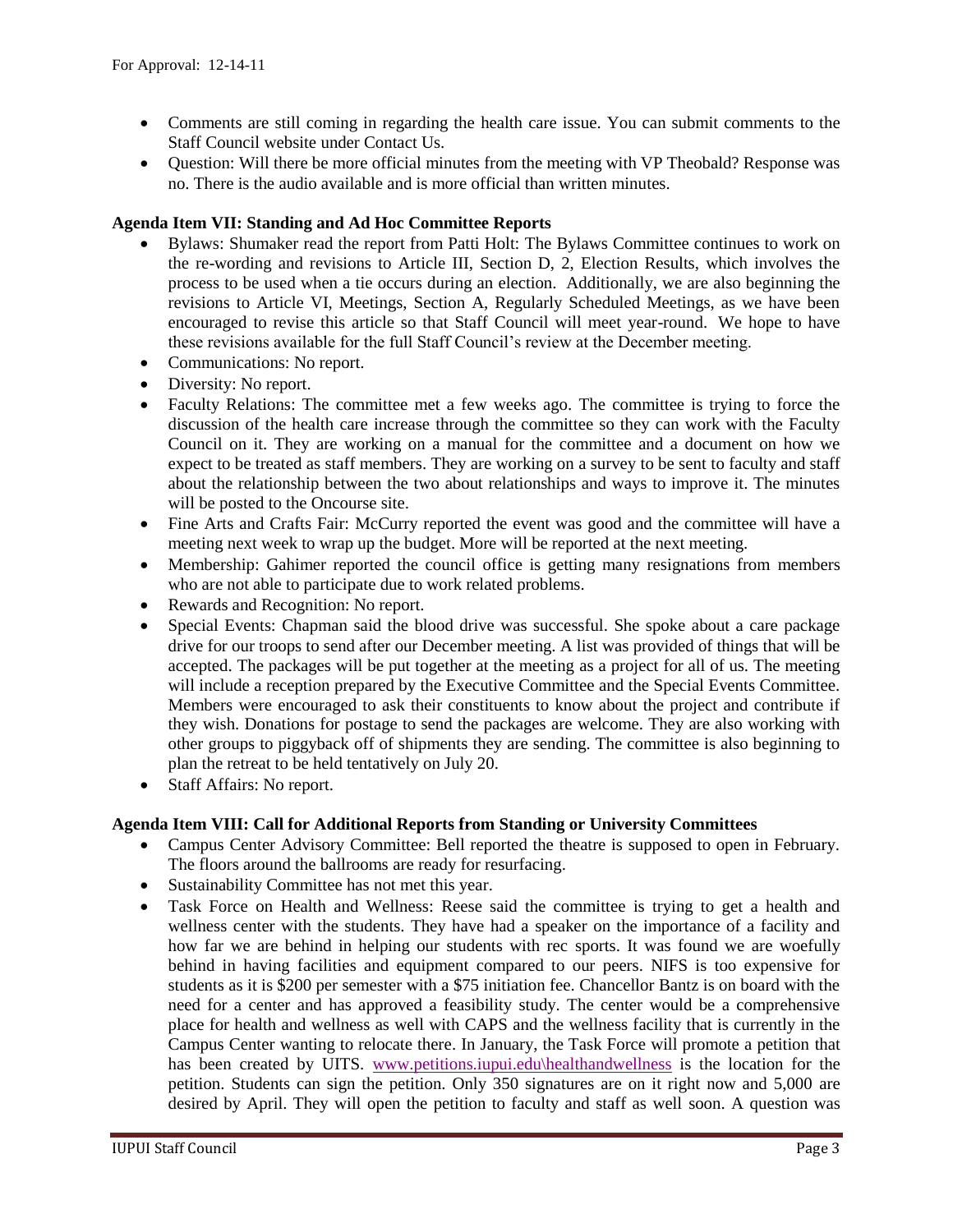asked if this would be mentioned in the reaccreditation program. Reese said she was not sure but would mention it.

## **Agenda Item IX: [Information Item] Common Theme Update**

E. Jane Luzar, Co-Chair, Common Theme Committee PowerPoint: [http://www.iupui.edu/~scouncil/documents/pps/luzar\\_11-16-11.pdf](http://www.iupui.edu/~scouncil/documents/pps/luzar_11-16-11.pdf)

Luzar presented the information in the PowerPoint and highlighted the following:

- The project is a campus-wide activity that promotes campus unity, conversation, and collaboration across all disciplines on timely issues that connect IUPUI to central Indiana and the world.
- This year's book is "How to Change the World: Social Entrepreneurs" by David Borenstein.
- The visit of the author was November 9. The students had a photo essay competition and there were standing room only meetings with faculty, staff, and students.
- Upcoming events include Weekend U in March 2012 in which persons can get CE credits. In April, the book will be on Indy Speaks, a television show late night in town.
- A book for 2012 will be selected soon. The topic will still be social entrepreneurship for another year.

#### **Agenda Item X: Old Business**

No business.

#### **Agenda Item XI: New Business**

- Health Care Update: Stone spoke about the letter sent from the Staff Council to all staff members on campus. It is necessary to begin planning for another change next year; we need to prepare for the increase in cost. Health care costs are skyrocketing as well as insurance premiums and we want to have a seat at the table in the discussion in the future. The EC would like to prepare a resolution to give to the Board of Trustees. A member mentioned that persons who have had to leave IUPUI for IU Health have said that those employees are only offered one plan, the high deductible plan, but they are not given the money up front and only given a portion in each biweekly paycheck. Stone said the council should be involved in the decision-making process next year. We would like to join with the Faculty Council on a resolution, but we will do it on our own if the IFC does not move forward with a resolution themselves. Mary Fisher said she spoke with Associate Vice President Dan Rives last week about the prescription provider. It is not correct on the website as it is the old provider and gives the wrong information. It was noted that there are many discrepancies on the website. For example, you cannot be 65 or over and be eligible for an HSA account. Medco.com\IU should have the current list of medications and the prices. In regard to the petition being circulated, the SC is not encouraging staff to not sign the petition, we are just asking them not to sign on behalf of the council or distribute it as being sanctioned by the council. Stone would like to ask the other campus's Staff Councils to see if they would like to be a part of a resolution.
- Announcement from IT: Beginning in January for the spring semester only, faculty and staff can attend training for free. It is a pilot program for the spring semester only and you can begin to register now. If your department needs training, they will do the training for a minimum of ten people for free. They are trying to figure out if people are not registering because of time or because of the fee. The announcement went out yesterday and UITS is trying to get the word out.